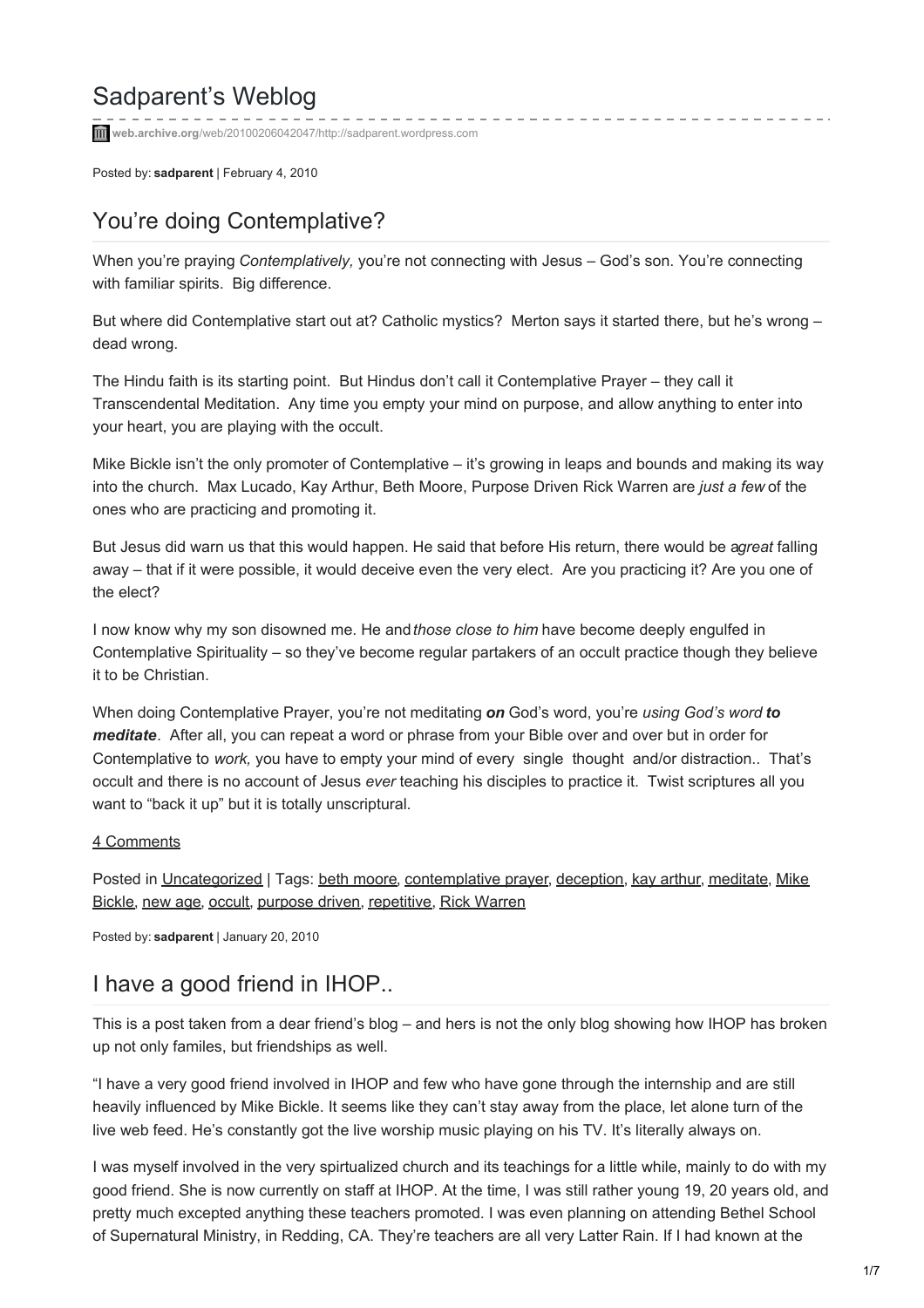time that what I was into was a softened down version of the New Age Movement, I would have fled, but I didn't even know what the New Age Movement WAS or what it entailed. I don't think most young Christians do.

Its taken a lot of research as well as repentance to finally see through all of the deception. I started to become concerned, or should I say, angered at IHOP .. when my best friend wouldn't come to my wedding because she was in the internship at the time. I now see from reading your blog, why she was most likely hesitant to take any time off. Because of that situation, from then on, I've been on a mission to uncover IHOP, Mike Bickle, as well as others.

I wish I could reach my friend .. I wish she had someone directly involved in her life who would challange her with these realities. I am not always the best at doing so, an often just sound frustrated in my debates/arguments. I've tried to tell her things that I've heard and in turn, I've usually just gotten the feeling that I'm making things up .. or "I just don't know because I haven't been there". She's been involved in similar ministries since 2005 to present .. I feel more and more saddenned for her .. because she doesn't see the truth. The fact that she's missing out on having a happy relationship with a man is one thing that bothers me.

It seems like everyone who goes to IHOP .. fears relationships? That or they just can't seem to find some perfect enough for them? That's the sense I once got when I was going through this whole "world." I'm sorry, I'm ranting. Thank you for all those on this site, who share my feelings and research the same things. It makes me feel less obsessive."

Taken from [www.gospelmasquerade.blogspot.com](http://web.archive.org/web/20100206042047/http://www.gospelmasquerade.blogspot.com/) Thank you, Ariel

Posted by: **sadparent** | January 15, 2010

### [That if it were possible, it would fool the very elect](http://web.archive.org/web/20100206042047/http://sadparent.wordpress.com/2010/01/15/that-if-it-were-possible-it-would-fool-the-very-elect/)

#### By Andrew Strom

Since 1993-4, I believe a foreign spirit has been allowed to invade the church – first through Rodney Howard-Browne's ministry – then Toronto, then the Prophetic movement (which I was part of at the time) and on into Lakeland and many other ministries and movements. I urge people now to "test the spirits" just as we are commanded to in Scripture. Do not let just anyone lay hands on you.

This is a powerful spirit and it has the backing of a lot of big-name ministries. In fact, these men and women are the very ones responsible for allowing it to spread right through the body of Christ. And one day **they will be answerable to God for doing so**. We are specifically warned in the Bible that the Last Days will be a time of "seducing spirits," false prophets, 'lying signs and wonders,' and that we always need to watch for "angels of light" masquerading as the real thing. Why does the modern church not take these warnings seriously? Aren't we living in the very days that the Bible warns about?

Right now I need to do something that I have never done in such a way before. I have never before published a list of ministries or movements to watch out for. But this time I have to. This sickness has gone on long enough. I urge you to cut yourself off from the following ministries and their tainted "anointings" my friends. Even though some of these people say "good things" at times, it is simply not worth having any involvement with them due to the tainted anointing that they endorse or minister in themselves. Here is the list-

- (1) Todd Bentley.
- (2) Rodney Howard Browne the so-called "Holy Ghost Bartender."
- (2) Rick Joyner or anyone connected with Morningstar Ministries.
- (3) John Arnott & any connected with TACF (The "Toronto Blessing").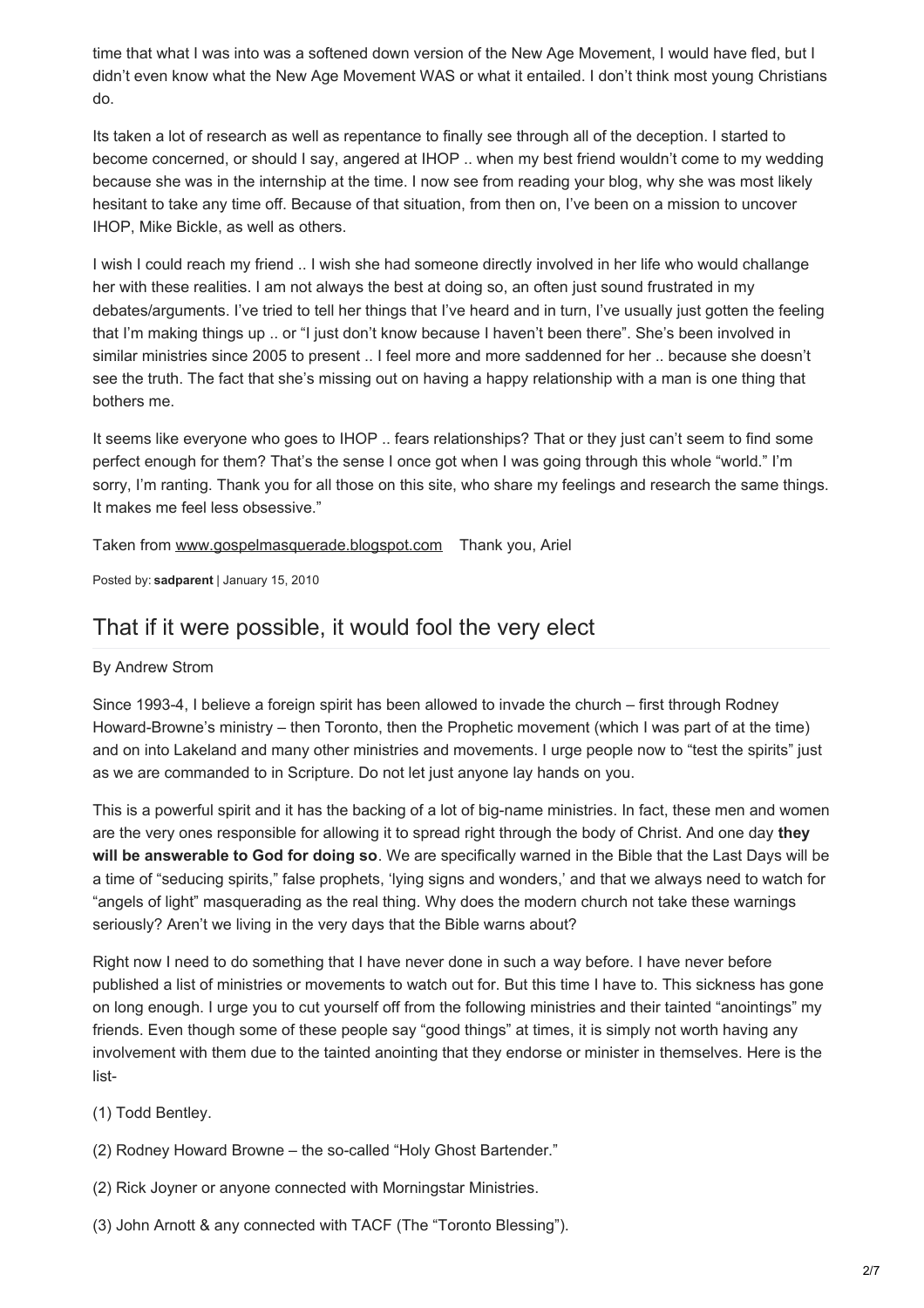(4) Peter Wagner of the 'New Apostolic Reformation' who claims to be head of a worldwide network of 'apostles' – who publicly endorsed Lakeland and will soon preach at Toronto TACF alongside other "false anointing" advocates.

**(5) Mike Bickle and IHOP Kansas City** (I lived nearby for over two years – and know how much they are into all this stuff. Mike Bickle *promotes* it in his book).

(6) Bob Jones – the Kansas City prophet whose ministry is utterly tainted by it all.

(7) Patricia King and anyone else from 'Extreme Prophetic.'

(8) John Crowder & anyone connected with "Sloshfest."

(9) Bill Johnson of Bethel church, Redding – who says some good things but publicly endorsed Lakeland and promotes the "false anointing" very strongly behind the scenes.

(10) Heidi & Rolland Baker of IRIS Ministries – who do good work amongst the poor in Mozambique – but who have also carried and promoted this tainted anointing for years.

(11) Randy Clark, Wes & Stacey Campbell, and other key figures from the "Toronto blessing."

(12) The Elijah List – and almost anyone featured on it.

This is a great teaching. It reminds me of a time long ago when I was in college. I saw a guy standing on top of a tall, tall building at Ohio State. There was lots of us looking up – just watching. Then, someone who knew him spoke up. They went up on the roof near him and begged him not to jump. The guy, after listening, talking and listening some more, came down off the roof. Turns out he had just had some bad things happen to him and felt like he was doing the best thing he could do for himself. But just think: What if no one had said anything?

I see people going into New Age practices but they don't realize that's what they're getting into. They think that it's the best way to get close to God there is. Like the man on the roof, I need to say something – sound an alarm so they won't fall.

#### [2 Comments](http://web.archive.org/web/20100206042047/http://sadparent.wordpress.com/2010/01/15/that-if-it-were-possible-it-would-fool-the-very-elect/#comments)

Posted in [Uncategorized](http://web.archive.org/web/20100206042047/http://sadparent.wordpress.com/category/uncategorized/)

Posted by: **sadparent** | January 14, 2010

### [Recognize these terms?](http://web.archive.org/web/20100206042047/http://sadparent.wordpress.com/2010/01/14/recognize-these-terms/)

Recognize these terms? They are part of the "inside language" of contemplative spirituality and all point to one thing … eastern mysticism – *Courtesy of Lighthouse Trails Publishing*

Labyrinths Enneagrams Prayer Stations Breath Prayers Jesus Candles The Jesus Prayer Lectio Divina Taize Palms Up, Palms Down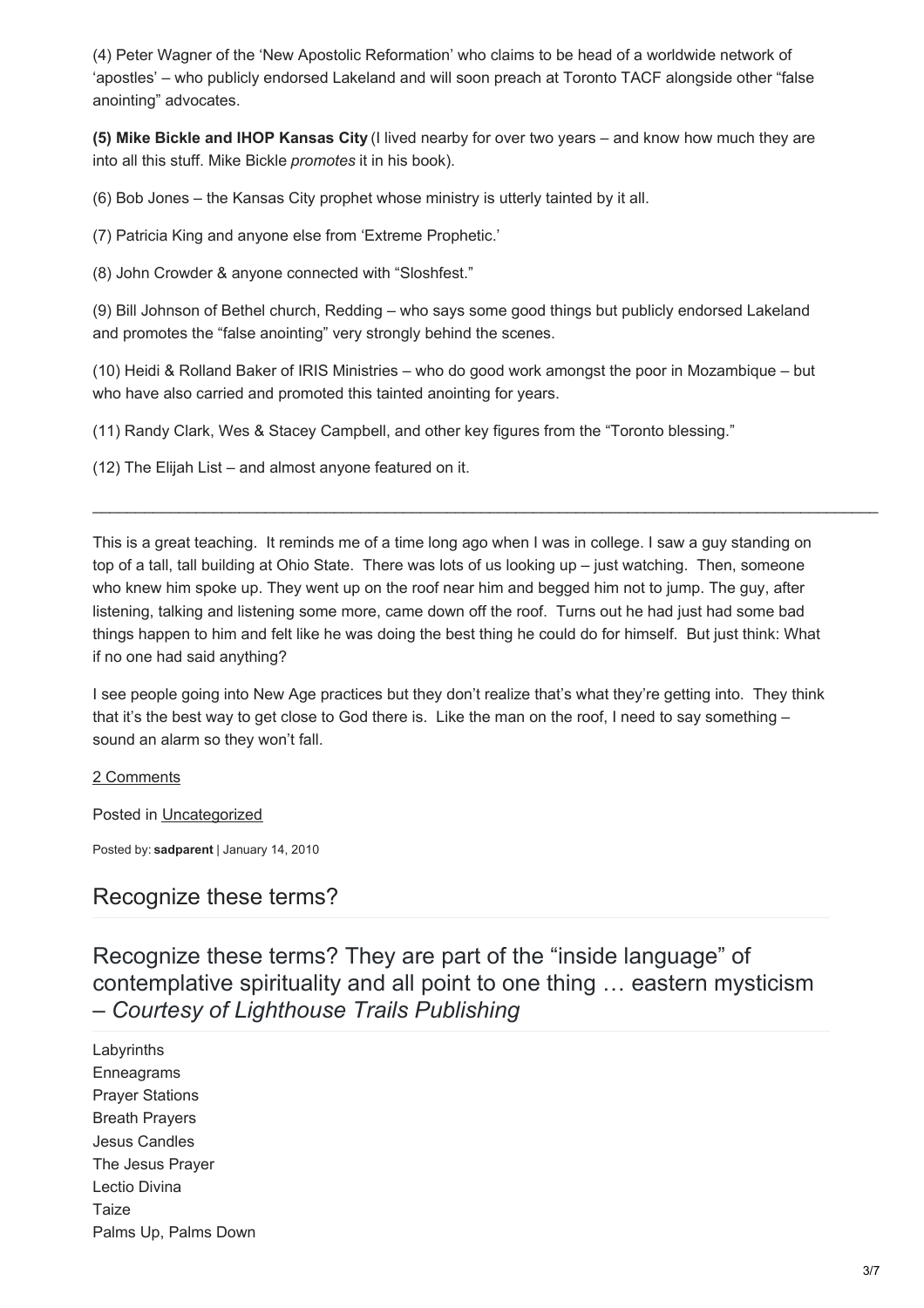Yoga The Silence Sacred Space Ancient Prayer Practices Inner Self Higher Self False Self True Self A Thin Place Divine Mystery Spiritual Direction Ignation Contemplation Ignatius Exercises **Contemplative Centering** Centering prayer Prayer of the Heart Dark night of the soul Practicing the Presence Divine Center Inner light Mantra Awareness of Being Slow Prayer Being in the Present Moment Beyond Words Spiritual Disciplines Spiritual Formation

Many of these terms are considered "inside" terms according to many contemplatives, such as free-lance writer, Michael Perschon. On April 16th, 2006, Youth Specialties **[issued an article](http://web.archive.org/web/20100206042047/http://support.wordpress.com/advertising/)** by Perschon that illustrates the very thing we are saying here:

"Fitness buffs have an inside language. The really serious ones like to use proper anatomy terms, like gluteus maximus instead of bum. They still mean bum but, like most experts, enjoy having some special knowledge others don't have. People who practice contemplative prayer are often no different. Like any other practice, contemplative prayer has its own inside language, which is clear to the initiated but means little to outsiders. Much of the writing on contemplative prayer uses this inside language." -Michael Perschon, "Contemplative Prayer Practices"

#### [Leave a Comment](http://web.archive.org/web/20100206042047/http://sadparent.wordpress.com/2010/01/14/recognize-these-terms/#respond)

Posted in [IHOP](http://web.archive.org/web/20100206042047/http://en.wordpress.com/tag/ihop/), [cult](http://web.archive.org/web/20100206042047/http://en.wordpress.com/tag/cult/) | Tags: [Being in the present moment](http://web.archive.org/web/20100206042047/http://en.wordpress.com/tag/being-in-the-present-moment/), [Centering](http://web.archive.org/web/20100206042047/http://en.wordpress.com/tag/centering/), [Centering prayer](http://web.archive.org/web/20100206042047/http://en.wordpress.com/tag/centering-prayer/), [contemplative](http://web.archive.org/web/20100206042047/http://en.wordpress.com/tag/contemplative/), cult, [demon, Higher Self, IHOP, Inner Self, Lectio Divina, Prayer of the heart, silence, spiritual abuse, Spiritual](http://web.archive.org/web/20100206042047/http://en.wordpress.com/tag/spiritual-formation/) Formation, [spirituality](http://web.archive.org/web/20100206042047/http://en.wordpress.com/tag/spirituality/), [The Silence](http://web.archive.org/web/20100206042047/http://en.wordpress.com/tag/the-silence/)

Posted by: **sadparent** | January 12, 2010

## [Contemplative Prayer & Mysticism notes](http://web.archive.org/web/20100206042047/http://sadparent.wordpress.com/2010/01/12/contemplative-prayer-mysticism-notes/)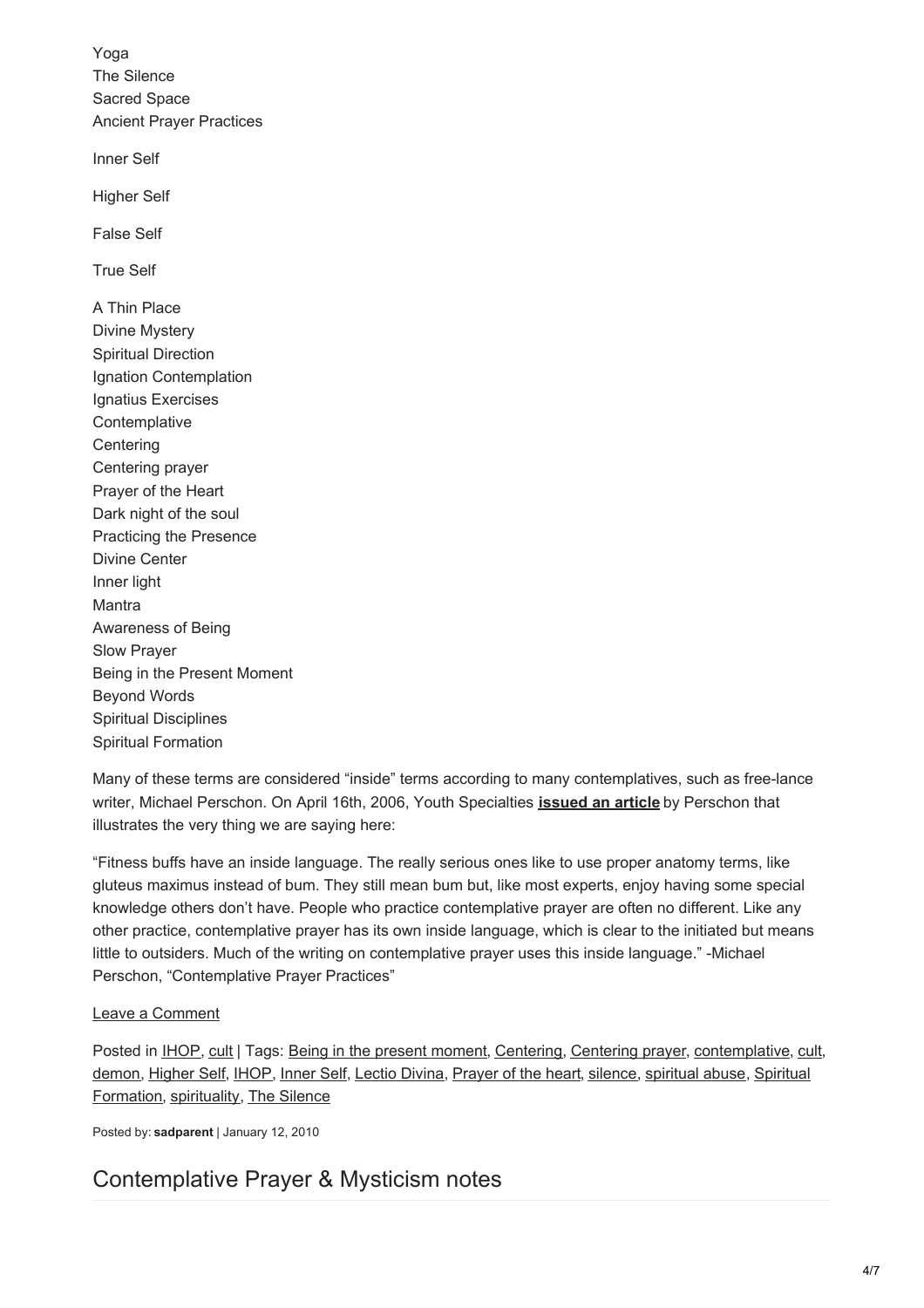I found some of my notes, taken over the past 2+ years, on Contemplative prayer and Mysticism. These are portions of what I base my views of Contemplative spirituality on. If you're practicing Contemplative Spirituality, you are playing with fire. You really are.

In silence - thoughts have a passive mind to hear God. Centering prayer works through silence but is this the way Jesus taught us to pray? He never taught his disciples to repeat a word or phrase over and over, did He..

Our culture has set us up to demand experience. Focus on self. Self improvement, self fulfillment. Why did Jesus speak so much about 'flesh'? But that's what Contemplative prayer satifies – flesh.

Ancient future – ancient spirituality is mysticism. This is the main ingredient of Catholic mysticism. So how did it make its way into the church? Jesus warned believers that in the end times, before His return, there would be a great deception that would make its way into the hearts of believers. That if it were possible…it would fool even the very elect. This is happening now. Many believers are swallowing this deception as if were coming straight from God Himself.

There is now the assumption that our western mindset is too busy to hear God. Contemplative prayer is waiting for God to speak to you. You believe that God is beyond all understanding – too far off. This is the way that you can really feel like you're one with Him... Familiar spirits. That's what you're hearing when you practice this.

Mystics.. searching for a mystical union with God. Some believe that this type of mysticism is the way, but Jesus warned against it.

Catherine of Sienna: many celestial visions.. her writings – scourged herself 3X/day. Stigmata – which is occult. She had it. She scourged herself for her own self, for others and for the dead. So why is she being looked at by some as really knowing how to "press in" and really 'be' in God's presence? She is only one of the many Catholic mystics referred to here.

Spiritual formation: program which uses spiritual disciplines. But they're moving beyond communication with God to a silent union. Again, familiar spirits.

St. John of the cross: stage 1. Self cleansing – until you feel a detachment from the world.

2. mystical union – experience Oneness with God (sensual terms)

#### Bridal paradigm

People are looking for some cutting edge spirituality. Something in which you can "feel" the working power of your spiritual practice within you and around you…

To practice Contemplative prayer, you're to use a single word to take something from the mind to the heart. But Jesus taught us not to use vain repetitions. You're to repeat that word or phrase for sometimes up to 20 minutes. You're to make your mind enter a complete and utter "void". Once in that void, you'll hear jesus speak to you. You'll get direction from him. But what you're hearing when you get there is not Jesus of Nazareth. That is the voice of a familiar spirit – the kind Jesus warned us about.

Lectio davina: sacred reading; bible's being used as a mystical device. Repeat, repeat, repeat a word and through repetition, the mind is silenced. The problem is that the context is being stripped out. The context = the meaning of it.

Brennan Manning: "Without repetition, your own thoughts get in the way." Here is a man who is 100% into mysticism – yet he is being hearalded as one who is so close to Jesus. Where is the difference between Christian mystics and occult mystics? There is no difference – they are both occult.

Labyrinth: physical, outward demonstration/motioning yourself toward the center of the labyrinth. Which is much like contemplative – where God is within YOU. Not just living in your heart but actually within you.

Why bother discussing all of this? The reason is because if YOU are reading this and are also practicing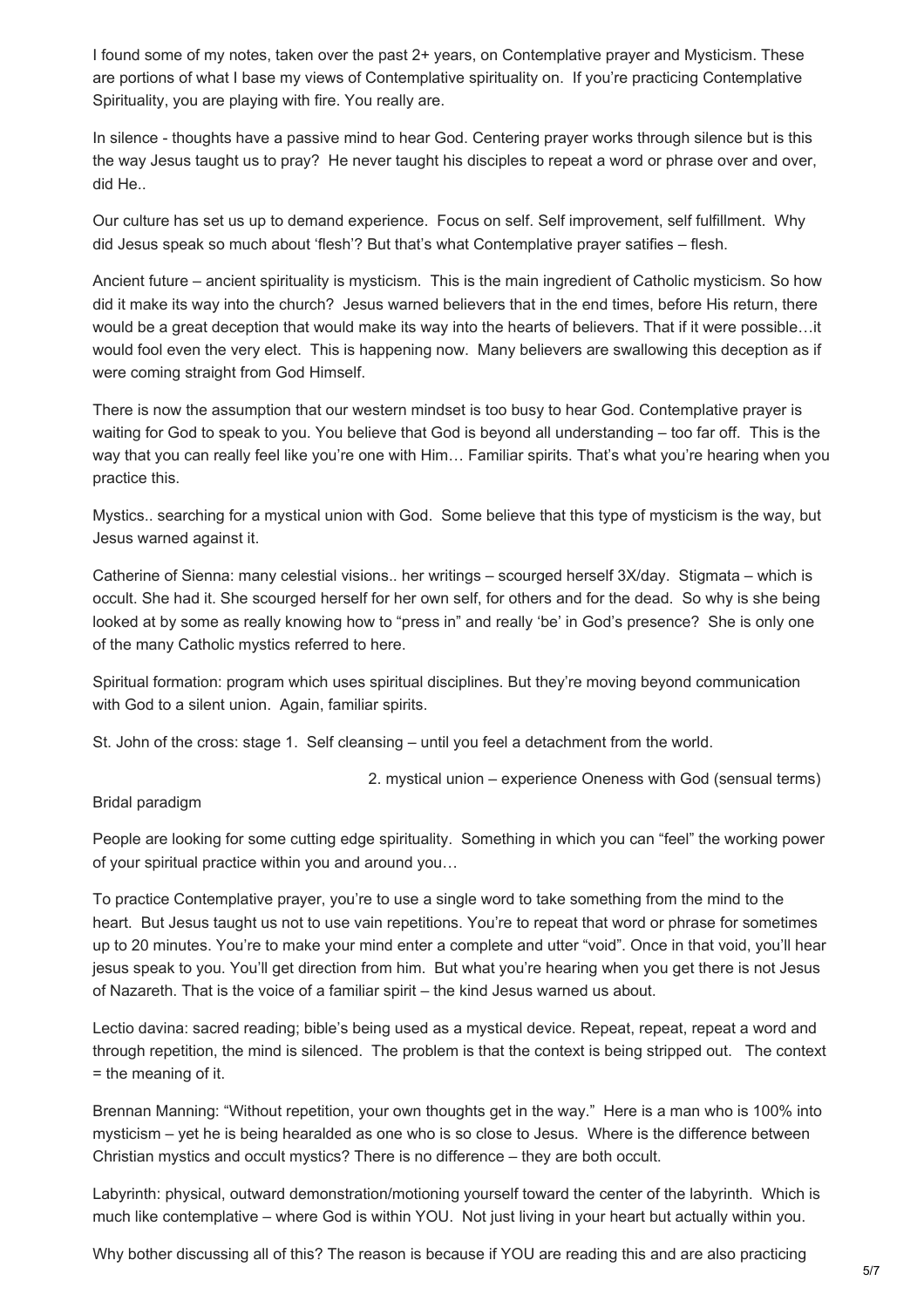Contemplative spirituality, then you are being given a chance to renounce it. You're receiving a 'warning flag' to step away from it. The choice is yours.

#### [12 Comments](http://web.archive.org/web/20100206042047/http://sadparent.wordpress.com/2010/01/12/contemplative-prayer-mysticism-notes/#comments)

Posted in [IHOP](http://web.archive.org/web/20100206042047/http://en.wordpress.com/tag/ihop/), [cult](http://web.archive.org/web/20100206042047/http://en.wordpress.com/tag/cult/) | Tags: [Allen Hood](http://web.archive.org/web/20100206042047/http://en.wordpress.com/tag/allen-hood/), [Bickle](http://web.archive.org/web/20100206042047/http://en.wordpress.com/tag/bickle/), [contemplative](http://web.archive.org/web/20100206042047/http://en.wordpress.com/tag/contemplative/), [cult](http://web.archive.org/web/20100206042047/http://en.wordpress.com/tag/cult/), [demonic](http://web.archive.org/web/20100206042047/http://en.wordpress.com/tag/demonic/), [IHOP](http://web.archive.org/web/20100206042047/http://en.wordpress.com/tag/ihop/), [mental void](http://web.archive.org/web/20100206042047/http://en.wordpress.com/tag/mental-void/), [mysticism](http://web.archive.org/web/20100206042047/http://en.wordpress.com/tag/mysticism/), [occult](http://web.archive.org/web/20100206042047/http://en.wordpress.com/tag/occult/), [prayer](http://web.archive.org/web/20100206042047/http://en.wordpress.com/tag/prayer/), [silence](http://web.archive.org/web/20100206042047/http://en.wordpress.com/tag/silence/), [spirituality](http://web.archive.org/web/20100206042047/http://en.wordpress.com/tag/spirituality/)

Posted by: **sadparent** | December 26, 2009

### [Sadparent's thoughts about..](http://web.archive.org/web/20100206042047/http://sadparent.wordpress.com/2009/12/26/sadparents-thoughts-about/)

I've lost a son (at least for now) to a thing called IHOP – he told me that "older and wiser council" had met with him. It was, therefore, his decision (after meeting with this 'older and wiser council') that he and I should have ZERO communication for "one year..at least". *One year at least…* that was over 2 years ago.

That's the beginning of a great novel in the making. It's also the sad, sad truth behind the last 2 years and 3 months of my life. The International House of "Prayer" (and unaccredited university) has been the catalyst in tearing a once loving relationship between mother and son in half. But that's not what's caused me to go into such deep mourning.

Jesus warned us that in the last days, in the end times before His return, there'd be a great deception that would make its way into the church – into hearts of believers. "That if it were..possible…it would fool even the very elect".

I know what the key is – the key that opens this deep, deep door to the awful deception. It isn't "the" great falling away, but it absolutely does lead the person practicing it 'to' that terrible falling away. Mr. Mike Bickle of IHOP teaches the use of this key – and those practicing it truly do believe that they're talking to and hearing from God when they do it.

Contemplative prayer is not actual prayer. Instead, it is "Christian" Transcendental Meditation – nothing but TM.

TM has its roots in the occult – and so does Contemplative prayer. Yes. We're to meditate daily on God's word. But in TM, in order for it to 'work', the mind cannot concentrate on any one thing. No noises, thoughts of any kind, feelings or distractions. The mind must enter into a complete and utter void. Where the deception about CP comes in is that the "Christian" form of TM has the person repeating a word or phrase right out of ther bible. Or saying Jesus' name over and over.

Don't allow yourself to be so easily fooled. Just because 'a great teacher' is saying, "It's great. This is the way to really press in, to really 'be' in His presence…" Just because everyone around you is saying, 'yes, yes – this is it', don't allow yourself to be fooled.

'Be still and know that I am God' doesn't mean going into a mental void. It means 'rest' in the Lord. Don't worry. Don't panic. Just be still. And know that God is God. He is in control.

What causes me such mourning is knowing that I've lost a son to Contemplative prayer – and knowing that 'that key' has opened a door. A very dark place. And part of the new fruit from this has been a total destruction of a 27 year relationship.

What makes you feel so special about being at IHOP? Mike Bickle calls you "forerunners" and all of a sudden, you've got something that the entire rest of the Christian world doesn't have? Anyone "only" attending church, reading their bibles, 'attempting' to witness etc. is "only practicing religiosity"?

What's wrong with this picture?

#### [78 Comments](http://web.archive.org/web/20100206042047/http://sadparent.wordpress.com/2009/12/26/sadparents-thoughts-about/#comments)